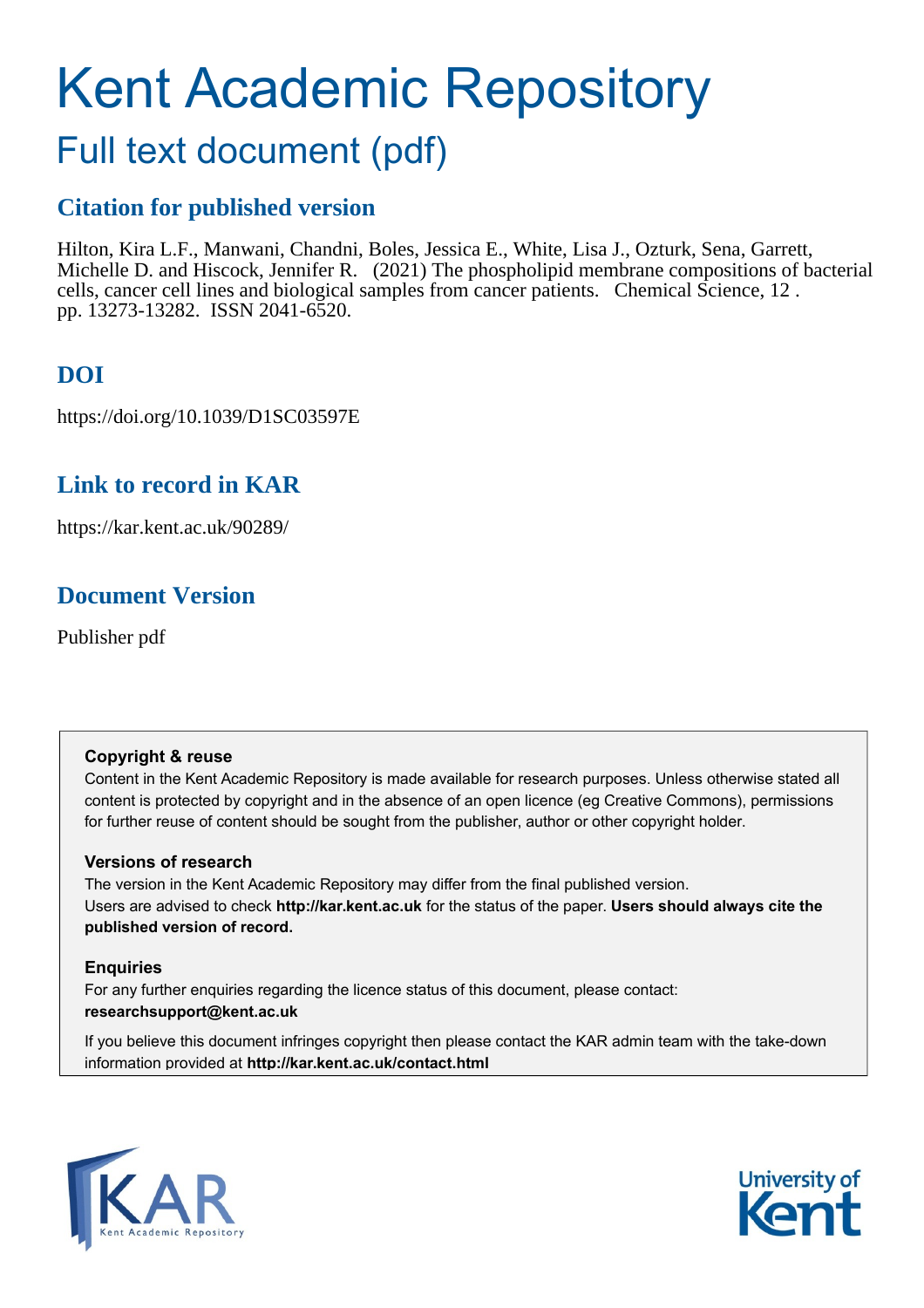## **Chemical Science**

## REVIEW



Cite this: Chem. Sci., 2021, 12, 13273

Received 1st July 2021 Accepted 21st September 2021

DOI: 10.1039/d1sc03597e rsc.li/chemical-science

### Introduction

## The phospholipid membrane compositions of bacterial cells, cancer cell lines and biological samples from cancer patients†

Kira L[.](http://orcid.org/0000-0002-1406-8802) F. Hilton,  $\ddagger^a$  Chandni Manwani,  $\ddagger^{ab}$  Jessica E. [Bo](http://orcid.org/0000-0002-1406-8802)les,<sup>a</sup> Lisa J. White,<sup>a</sup> Sena Ozturk,<sup>a</sup> Michelle D. Garre[t](http://orcid.org/0000-0002-3939-1673)t  $\mathbf{D}^{*b}$  and Jennifer R. Hiscock  $\mathbf{D}^{*a}$ 

While cancer now impacts the health and well-being of more of the human population than ever before, the exponential rise in antimicrobial resistant (AMR) bacterial infections means AMR is predicted to become one of the greatest future threats to human health. It is therefore vital that novel therapeutic strategies are developed that can be used in the treatment of both cancer and AMR infections. Whether the target of a therapeutic agent be inside the cell or in the cell membrane, it must either interact with or cross this phospholipid barrier to elicit the desired cellular effect. Here we summarise findings from published research into the phospholipid membrane composition of bacterial and cancer cell lines and biological samples from cancer patients. These data not only highlight key differences in the membrane composition of these biological samples, but also the methods used to elucidate and report the results of this analogous research between the microbial and cancer fields. **EXAMPLE MEXANDED CONSULTER CONSULTER CONSULTER CONSULTER CONSULTER CONSULTER CONSULTER CONSULTER CONSULTER CONSULTER CONSULTER CONSULTER CONSULTER CONSULTER CONSULTER CONSULTER CONSULTER CONSULTER CONSULTER CONSULTER CON** 

Cancer remains one of the most significant threats to human health, resulting in around 10 million deaths worldwide in 2020.<sup>1</sup> However, it has been predicted that by the year 2050, an alarming rise in the rates of antimicrobial resistant (AMR) bacterial infections will result in approximately 10 million deaths globally per year, matching the number of deaths currently caused by cancer.<sup>2</sup>

Cancer is caused by gene mutations that can progressively drive the transformation of normal human cells into a malignant form.<sup>3</sup> Being able to therapeutically target the differences between cancer and normal cells is therefore key for the effective treatment of this disease.<sup>4</sup> However, many currently marketed cancer drugs exhibit high levels of toxicity towards normal cells, due to the biological similarity that remains between them and their cancerous counterparts.<sup>5</sup> This means that the therapeutic efficacy of these agents can be limited by deleterious side effects, including neuro- and cardio-toxicity.<sup>6,7</sup> Intrinsic and acquired resistance to these therapeutic agents is also an issue.<sup>8</sup>

While bacteria possess a far greater degree of structuraldiversity compared to healthy eukaryotic cells, making them easier to selectively target, AMR has given rise to bacteria that are resistant to all currently marketed antimicrobial agents.<sup>9</sup> Moreover, a 34 year hiatus in the identification of novel antibiotics,<sup>10</sup> primarily caused because of the costs associated with the discovery of new drugs, combined with poor market returns,<sup>9,11,12</sup> has hampered the development of novel antimicrobial therapeutic agents to meet the growing challenge from AMR infections.

ROYAL SOCIETY<br>OF CHEMISTRY

However, despite the many differences between normal human cells, their cancerous counterparts and bacteria, the cytosol of each is packaged within a cell membrane, that plays essential roles in diverse processes including cellular communication,<sup>13</sup> energy storage<sup>14</sup> and structural rigidity.<sup>15</sup> A major, but more commonly overlooked constituent of this membrane are the lipids. These amphiphilic small molecules, which incorporate a hydrophilic head group and hydrophobic tail group,<sup>16</sup> can be split into three main classes: glycerophospholipids (commonly referred to as phospholipids), sphingolipids, and sterols (mainly cholesterol in mammals).<sup>17</sup> The general structures of these lipids are shown in Fig. 1.

Lipid molecules self-assemble, resulting in the formation of a semi-permeable bilayer, in which the polar lipid head groups interact with the aqueous environment, while the hydrophobic tail groups are concealed within the structures core. These bilayers allow passive diffusion of small neutral molecules  $(O_2,$  $CO<sub>2</sub>$ ) and solvents (H<sub>2</sub>O), but prevent the diffusion of larger molecules (e.g. glucose) and ionic species (Na<sup>+</sup>, Cl<sup>-</sup>).<sup>18</sup> The incorporation of proteins, carbohydrates and other molecular

a School of Physical Sciences, University of Kent, Canterbury, Kent, CT2 7NH, UK. E-mail: J.R.Hiscock@Kent.ac.uk

b School of Biosciences, University of Kent, Canterbury, Kent, CT2 7NJ, UK. E-mail: M.D. Garrett@Kent.ac.uk

<sup>†</sup> Electronic supplementary information (ESI) available: This includes full data tables, listing the phospholipid compositions of the bacterial, cancer cell lines and biological samples from cancer patients. See DOI: 10.1039/d1sc03597e  $\ddagger$  Denotes equal scientific input and joint authorship status.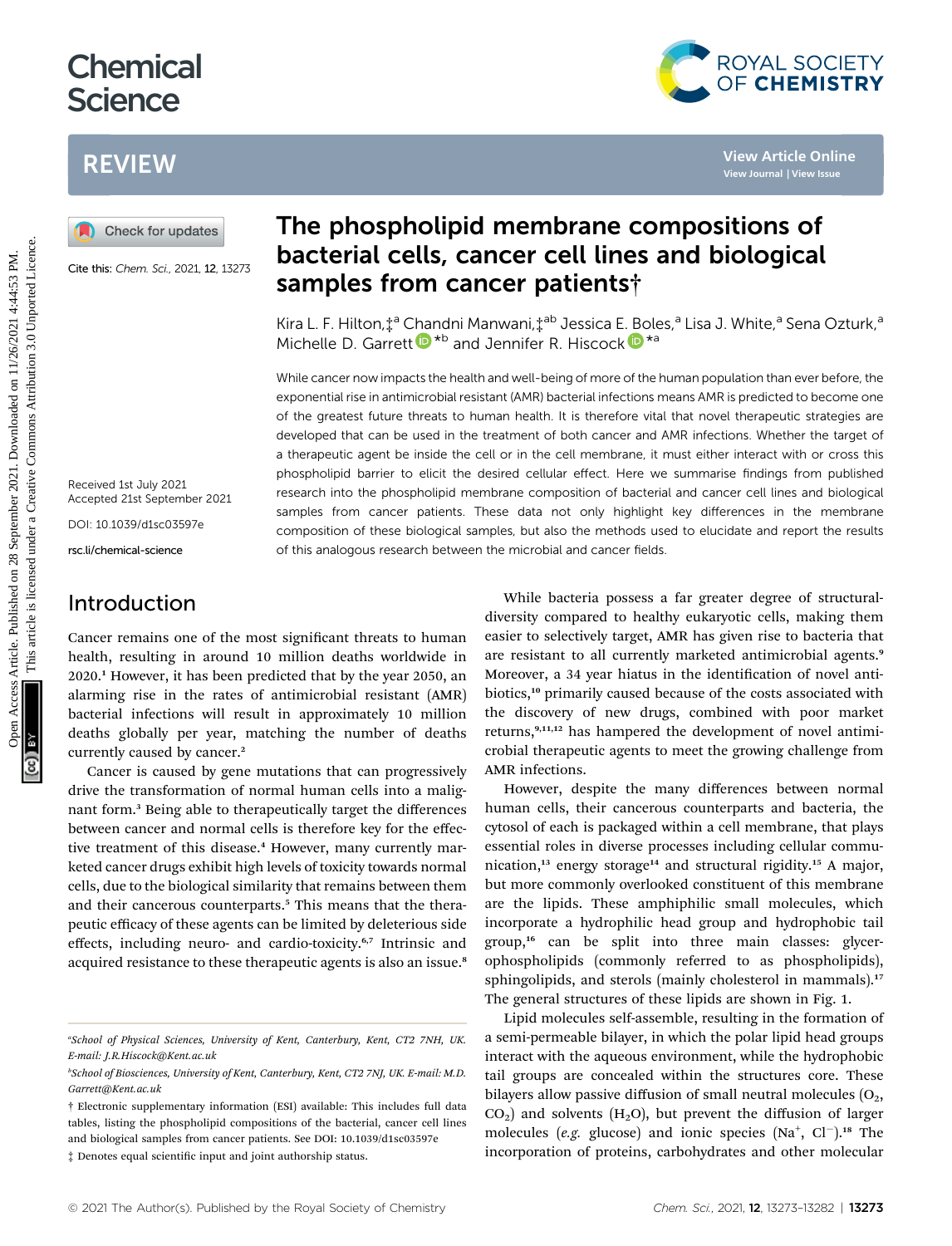Chemical Science **Review** Review **Review Review Review Review Review Review** 



Fig. 1 General structure of: (a) glycerophospholipids; (b) sphingolipids and; (c) sterols. The hydrocarbon chain length and the degree of saturation can differ. Pink = hydrophobic residue. Yellow =  $q$ lycerol linking group. Orange  $=$  sphingosine linker. Green  $=$  hydrophilic residue.

species within these phospholipid bilayers results in the production of the fully functioning cell membrane, that is able to control the composition of the intracellular environment through closely-regulated molecular transport events.<sup>18,19</sup>

Of the three main classes of lipid found in the cell membrane, phospholipids represent the most prevalent and structurally significant. Alterations to the general chemical structure of the phospholipid head and tail groups, gives rise to an array of amphiphilic molecules, each exhibiting different physicochemical properties. A summary of these structural modifications accompanied by common phospholipid nomenclature has been provided for reference in Tables 1 and 2.<sup>20</sup> It is important to note that fatty acid tails not only vary in length (typically between 14 and 24 carbon atoms), $^{21}$  but also saturation. $21,22$  Furthermore, R group modifications also occur within the phospholipid head group.<sup>20</sup> This leads to high levels of chemical and conformational diversity. Further compositional

diversity within the cell membrane is brought about by variation in the relative proportion of the different lipids present within it.<sup>17</sup> It is because of the complexity associated with these amphiphilic molecules, combined with the limitations associated with the construction of synthetic systems, such as membrane transition temperatures, availability of phospholipid samples and associated purchase costs, that we have chosen to limit the focus of our discussion within this review to the phospholipid headgroups only. However, further information relating to the alkyl component of the phospholipids discussed can be found within the ESI,† where available.

As important as the phospholipid component of a cell membrane is for cell viability, it can act as a barrier for effective drug delivery,<sup>23-25</sup> or become the cause of cellular resistance.<sup>26,27</sup> Alternatively, it can act as a drug target, where cell death is the desired therapeutic outcome.<sup>28-30</sup> Therefore, understanding interactions between existing or proposed new drugs and phospholipid membranes is of great importance. Examples are emerging of novel membrane-targeting technologies, designed to alter membrane fluidity<sup>31</sup> or permeability.<sup>32</sup> Craik and coworkers have designed a novel class of cyclotides identified as potential anticancer therapeutic agents.<sup>33</sup> Furthermore, O'Shea and co-workers have shown that the anticancer agent, Ophiobolin A (OPA) functions through interaction with specific phospholipids leading to the formation of cytotoxic adducts that cause irreversible lipid bilayer destabilisation.<sup>34</sup> Gale and co-workers have developed low molecular weight synthetic anion transporter technologies; $35-37$  whilst Jolliffe and coworkers, have recently developed a fluorogenic probe for cell surface PS.<sup>38</sup> Openical Science Week Row on 28 September 2021. The most interaction of the distribution and the train interaction of the distribution of the creative Commons are the creative Commons and a societies are the september 202

Additionally, there are multiple examples of antimicrobial peptides (AMP) where the mode of action is known to rely upon

Table 1 Summary of phospholipid structures, the position of the R group is identified in Fig. 1a.<sup>20</sup> Overall charge  $=$  charge of phospholipid under physiological conditions

| Lipid                         | R-group                                                                                                                              | Overall charge   |
|-------------------------------|--------------------------------------------------------------------------------------------------------------------------------------|------------------|
| Phosphatidic acid (PA)        | <sup>ን</sup> Σ-Ο-Η                                                                                                                   | $-1$             |
| Phosphatidylethanolamine (PE) |                                                                                                                                      | $\bf{0}$         |
| Phosphatidylcholine (PC)      | $\frac{1}{2}$<br>$\frac{1}{2}$<br>$\frac{1}{2}$<br>$\frac{1}{2}$<br>$\frac{1}{2}$<br>$\frac{1}{2}$<br>$\frac{1}{2}$<br>$\frac{1}{2}$ | $\boldsymbol{0}$ |
| Phosphatidylglycerol (PG)     | ್ಯ-೦<br>ÒН                                                                                                                           | $-1$             |
| Phosphatidylserine (PS)       | $v_{\rm c}$ - $\sigma$                                                                                                               | $-1$             |
| Phosphatidylinositol (PI)     | <b>HO,HO</b><br>HO <sup>.</sup>                                                                                                      | $-1$             |
| Cardiolipin (CL)              | $^{\circ}0^{\circ}$ <sub>0</sub> -<br>ÒН                                                                                             | $-2$             |
| Lysyl-PG                      | $\overline{M}$ NH <sub>3</sub><br>್ಯೆ–೦<br>N <sub>H3</sub><br>OH                                                                     | $+1$             |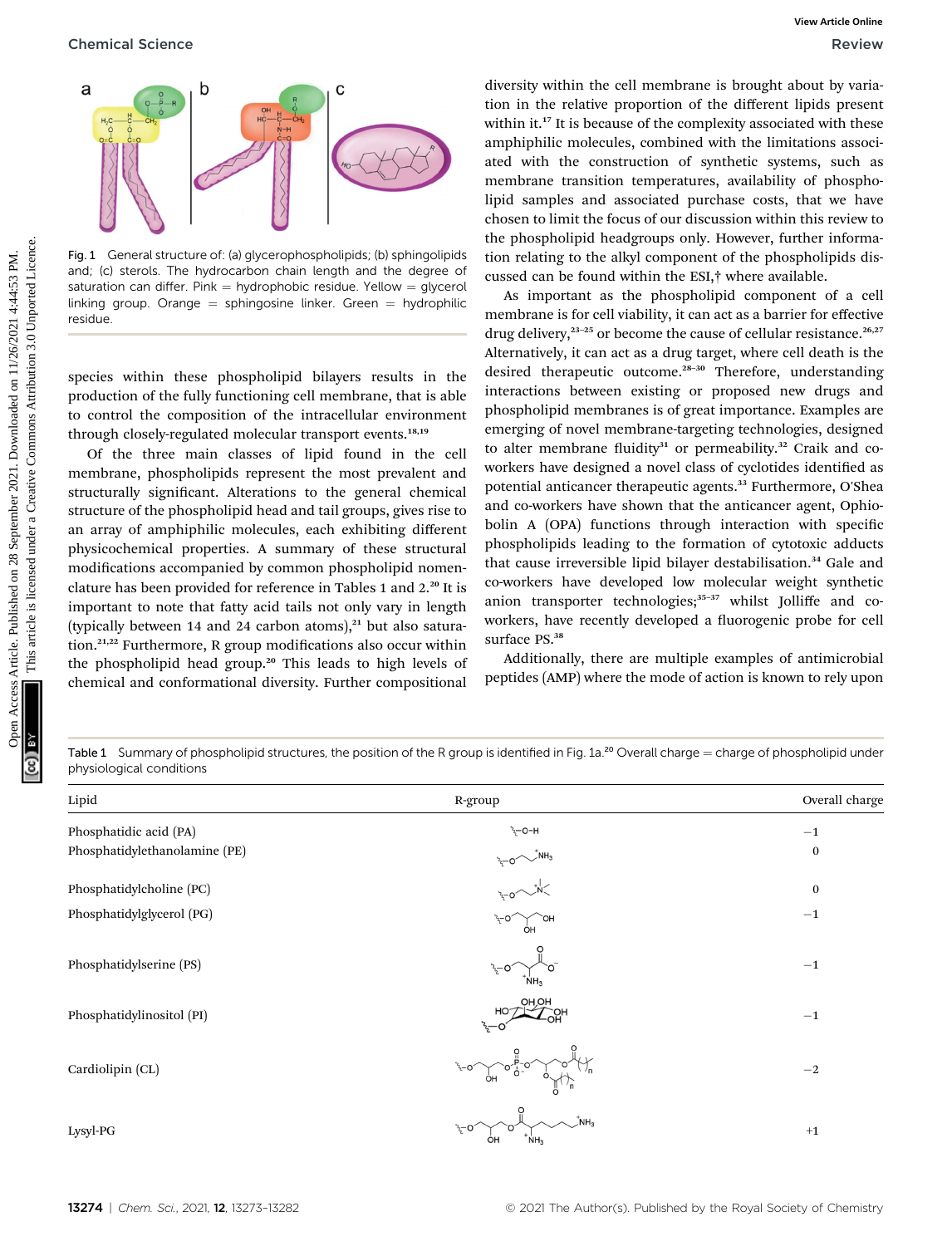| Table 2 Other lipids included in this review. The saturation and length of the hydrocarbon chain can differ. <sup>20</sup> Overall charge $=$ charge of lipid |  |  |  |
|---------------------------------------------------------------------------------------------------------------------------------------------------------------|--|--|--|
| under physiological conditions                                                                                                                                |  |  |  |

| Lipid                | Structure                                                                                                                                                                                                                                                                                                                                   | Overall charge   |
|----------------------|---------------------------------------------------------------------------------------------------------------------------------------------------------------------------------------------------------------------------------------------------------------------------------------------------------------------------------------------|------------------|
| Lyso-PA              | $\forall h \circ f$<br>$\begin{matrix} 0 & 0 \\ 0 & 0 \end{matrix}$ OH                                                                                                                                                                                                                                                                      | $-1$             |
| Lyso-PE              | $\begin{picture}(180,170) \put(0,0){\line(1,0){150}} \put(10,0){\line(1,0){150}} \put(10,0){\line(1,0){150}} \put(10,0){\line(1,0){150}} \put(10,0){\line(1,0){150}} \put(10,0){\line(1,0){150}} \put(10,0){\line(1,0){150}} \put(10,0){\line(1,0){150}} \put(10,0){\line(1,0){150}} \put(10,0){\line(1,0){150}} \put(10,0){\line(1,0){150$ | $\bf{0}$         |
| Lyso-PC              | $\bigoplus_{n=0}^{\infty} 0^n$ or $\bigoplus_{n=0}^{\infty} 0^n$                                                                                                                                                                                                                                                                            | $\bf{0}$         |
| Lyso-PI              |                                                                                                                                                                                                                                                                                                                                             | $^{-1}$          |
| Lyso-CL              | $\overline{O}$ H $\overline{O}$<br>ò <sup>-</sup><br>ÓН<br>$\dot{\mathsf{O}}^-$                                                                                                                                                                                                                                                             | $-2$             |
| Diacylglycerol (DAG) | $\sim$ o $\sim$                                                                                                                                                                                                                                                                                                                             | $\bf{0}$         |
| Lipid A              | $O=$                                                                                                                                                                                                                                                                                                                                        | $^{-2}$          |
| Sphingomyelin (SM)   |                                                                                                                                                                                                                                                                                                                                             | $\boldsymbol{0}$ |
| Lipoteichoic acid    |                                                                                                                                                                                                                                                                                                                                             | N/A              |

interaction with, and destabilisation of, bacterial phospholipid membranes.<sup>39</sup> Finally, within the scope of our own work, we have shown that a novel class of supramolecular self-associating amphiphiles (SSAs) can coordinate to and permeate both bacterial<sup>40</sup> and cancer cell membranes,<sup>41</sup> causing SSAs to be identified as anticancer agents, $41$  antimicrobials $40,42,43$  and efficacy enhancers for known therapeutic agents.<sup>41,44</sup>

The analysis herein seeks to aid the effort to understand and characterise interactions between therapeutic candidates and phospholipid membranes by creating a resource detailing the phospholipid membrane composition of cancer and bacterial cells.

### Phospholipid composition of bacterial membranes

Within the scope of this review, we have focused our efforts detailing the phospholipid composition of the ESKAPE pathogens, along with the commonly used models of Gram-negative (*Escherichia coli – E. coli*) and Gram-positive (*Bacillus subtilis –* B. subtilis) organisms. The ESKAPE pathogens are a group of six nosocomial bacteria (Enterococcus faecium – E. faecium,

Staphylococcus aureus – S. aureus, Klebsiella pneumoniae – K. pneumoniae, Acinetobacter baumannii – A. baumannii, Pseudomonas aeruginosa – P. aeruginosa, and Enterobacter spp.) that the CDC has listed as the 'biggest' threats to human health.<sup>45-50</sup> This is due to the ability of these bacteria to evolve new resistance mechanisms in addition to those currently identified for this group of pathogens.<sup>51</sup>–<sup>53</sup>

In general, the outer phospholipid membrane of bacterial cells contains mixtures of polar phospholipids such as PE and PG.<sup>54-56</sup> Therefore, traditionally these bacterial phospholipid membranes have been modelled in synthetic systems using a mixture of PE : PG in a 3 : 1 ratio.55,57 However, as detailed in Table 3, this is not representative of many naturally derived bacterial membranes. For example, although Gram-negative E. coli has a bacterial phospholipid composition that is very similar to these conventional model systems (PE : PG : CL  $75: 20: 5$ ,<sup>57</sup> this is not the case for Gram-positive methicillinsensitive S. aureus U-71 (PG : L-PG : CL 80 : 12 : 5).<sup>58</sup> Furthermore, the composition of the phospholipid membrane has also been found to be dependent on growth phase<sup>59,60</sup> and lifecycle,<sup>61,62</sup> as highlighted with methicillin sensitive S. aureus 209P. In log phase growth the phospholipid composition of this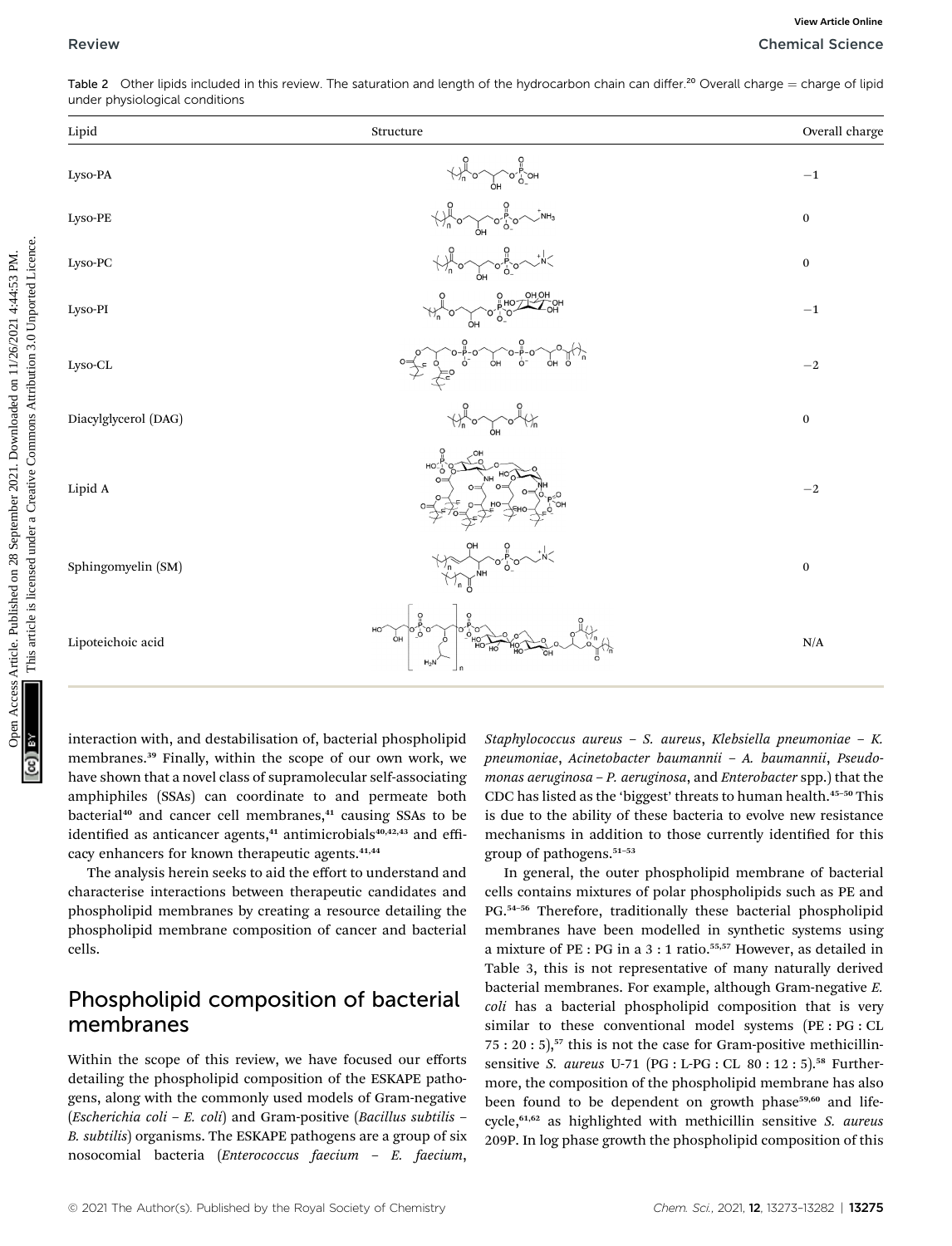| Table 3 Summary of % bacterial phospholipid membrane compositions. Where '-' is shown, the presence of this phospholipid was not<br>confirmed or was shown to be absent within experimental limitations. Where the phospholipid composition does not equal 100%, the remaining                                                                                                                   |          |                |            |                |                          |              |                   |
|--------------------------------------------------------------------------------------------------------------------------------------------------------------------------------------------------------------------------------------------------------------------------------------------------------------------------------------------------------------------------------------------------|----------|----------------|------------|----------------|--------------------------|--------------|-------------------|
| phospholipids either could not be identified, or the membrane is also comprised of some less prevalent phospholipids which have been omitted<br>from this summary table. These less common phospholipids include: PA, PC, PS, L-PE, L-CL. For full details, including those relating to alkyl chain<br>composition, culture conditions and phospholipid source, please see Table S1 <sup>a</sup> |          |                |            |                |                          |              |                   |
| Bacterial strain                                                                                                                                                                                                                                                                                                                                                                                 | PG       | $L-PG$         | <b>DAG</b> | CL             | PE                       | Growth phase | Analysis method   |
| $E.$ faecium (Gram +ve)                                                                                                                                                                                                                                                                                                                                                                          |          |                |            |                |                          |              |                   |
| R446 (ref. 66)                                                                                                                                                                                                                                                                                                                                                                                   | 15       | 16             | 23         | 47             |                          | Stationary   | MS                |
| S <sub>447</sub> (ref. 66)                                                                                                                                                                                                                                                                                                                                                                       | 34       | 14             | 13         | 29             |                          | Stationary   | MS                |
| S. aureus (Gram +ve)                                                                                                                                                                                                                                                                                                                                                                             |          |                |            |                |                          |              |                   |
| USA300 (ref. 67)                                                                                                                                                                                                                                                                                                                                                                                 | 60       | 30             | 4          | 2              |                          | Log          | MS                |
| USA300 (ref. 67)                                                                                                                                                                                                                                                                                                                                                                                 | 62       | 20             | 3          | 4              |                          | Stationary   | MS                |
| DSM 20233 (ref. 68)                                                                                                                                                                                                                                                                                                                                                                              | 50       | 20             |            | 1              |                          | Log          | TLC               |
| fakA mutant67                                                                                                                                                                                                                                                                                                                                                                                    | 70       | 25             | 3          | 1              | $\overline{\phantom{0}}$ | Log          | MS                |
| fakA mutant <sup>67</sup>                                                                                                                                                                                                                                                                                                                                                                        | 60       | 22             | 5          | 6              |                          | Stationary   | MS                |
| CB1118 (ref. 69)                                                                                                                                                                                                                                                                                                                                                                                 | 84       | 12             |            | 7              |                          | Unknown      | <b>TLC</b>        |
| CB2205 (ref. 69)                                                                                                                                                                                                                                                                                                                                                                                 |          |                |            | 7              | $\overline{\phantom{0}}$ | Unknown      | TLC               |
| $209P^{70}$                                                                                                                                                                                                                                                                                                                                                                                      | 84<br>79 | 25<br>14       |            |                |                          |              | TLC               |
| $209P^{70}$                                                                                                                                                                                                                                                                                                                                                                                      |          |                |            | 4              |                          | Log          |                   |
|                                                                                                                                                                                                                                                                                                                                                                                                  | 66       | 10             |            | 5              |                          | Stationary   | <b>TLC</b>        |
| $U-71$ (ref. 58)                                                                                                                                                                                                                                                                                                                                                                                 | 80       | 12             |            | 5              |                          | Unknown      | <b>TLC</b>        |
| K. pneumonia (Gram $-ve$ )                                                                                                                                                                                                                                                                                                                                                                       |          |                |            |                |                          |              |                   |
| Smooth mutant <sup>71</sup>                                                                                                                                                                                                                                                                                                                                                                      | 5        |                |            | 6.5            | 82                       | Unknown      | <b>TLC</b>        |
| 005 (ref. $72$ )                                                                                                                                                                                                                                                                                                                                                                                 | 35       |                |            |                | 59                       | Unknown      | MS                |
| A. baumannii (Gram -ve)                                                                                                                                                                                                                                                                                                                                                                          |          |                |            |                |                          |              |                   |
| $HO1-N^{73}$                                                                                                                                                                                                                                                                                                                                                                                     | 10       |                |            | 7              | 73                       | Unknown      | GC                |
| <i>P. aeruginosa</i> (Gram -ve)                                                                                                                                                                                                                                                                                                                                                                  |          |                |            |                |                          |              |                   |
| PAO1 (ref. 74)                                                                                                                                                                                                                                                                                                                                                                                   | 27       |                |            |                | 69                       | Stationary   | MS                |
| $B-219$ (ref. 75)                                                                                                                                                                                                                                                                                                                                                                                | 41       |                |            |                | 65                       | Unknown      | MS                |
| Enterobacter cloacae (E. cloacae) (Gram $-ve$ )                                                                                                                                                                                                                                                                                                                                                  |          |                |            |                |                          |              |                   |
| $S_{w1}$ (ref. 76)                                                                                                                                                                                                                                                                                                                                                                               | 23       |                |            | 3.5            | 73                       | Stationary   | TLC               |
| $S_{w1}$ (ref. 76)                                                                                                                                                                                                                                                                                                                                                                               | 6        |                |            | 8              | 77                       | Log          | <b>TLC</b>        |
| 012 (ref. $72)$ )                                                                                                                                                                                                                                                                                                                                                                                | 35       |                |            |                | 65                       | Unknown      | MS                |
| 008 (ref. 72)                                                                                                                                                                                                                                                                                                                                                                                    | 42       |                |            |                | 50                       | Unknown      | MS                |
| $\text{AZT-R}^{76}$                                                                                                                                                                                                                                                                                                                                                                              |          |                |            |                |                          |              |                   |
|                                                                                                                                                                                                                                                                                                                                                                                                  | 17       |                |            | 2              | 80                       | Log          | <b>TLC</b>        |
| $\text{AZT-R}^{76}$                                                                                                                                                                                                                                                                                                                                                                              | 5        |                |            | 9              | 76                       | Stationary   | TLC               |
| $\text{AMA-R}^{76}$                                                                                                                                                                                                                                                                                                                                                                              | 17       |                |            | 3              | 79                       | Log          | TLC               |
| $AMA-R^{76}$                                                                                                                                                                                                                                                                                                                                                                                     | 5        |                |            | 6              | 82                       | Stationary   | <b>TLC</b>        |
| <i>B. subtilis</i> (Gram +ve)                                                                                                                                                                                                                                                                                                                                                                    |          |                |            |                |                          |              |                   |
| $I'1a$ (ref. 77)                                                                                                                                                                                                                                                                                                                                                                                 | 70       | 3              |            | 4              | 22                       | Log          | MS                |
| $I'1a$ (ref. 77)                                                                                                                                                                                                                                                                                                                                                                                 | 75       | $\overline{2}$ |            | $\overline{7}$ | 17                       | Stationary   | MS                |
| DSM 3257 (ref. 77)                                                                                                                                                                                                                                                                                                                                                                               | 65       | $\overline{2}$ |            | 4              | 35                       | Log          | MS                |
| DSM 3257 (ref. 77)                                                                                                                                                                                                                                                                                                                                                                               | 30       | $\overline{2}$ |            | 10             | 70                       | Stationary   | MS                |
| $E.$ coli (Gram $-ve$ )                                                                                                                                                                                                                                                                                                                                                                          |          |                |            |                |                          |              |                   |
| $B^{78}$                                                                                                                                                                                                                                                                                                                                                                                         | 20       |                |            | 5              | 75                       | Log          | $_{\mathrm{TLC}}$ |

bacteria was found to be: PG : L-PG : CL 79 : 14 : 4 however, in stationary phase the phospholipid membrane composition alters to PG : L-PG : CL 66 : 10 : 14.<sup>63</sup> Additionally, it is well known that phospholipid membrane composition is dependent on bacterial culture conditions. For example, P. aeruginosa grown in synthetic cystic brosis media (SCFM) showed lower levels of PC compared to P. aeruginosa grown in Muller–Hilton broth (MHB).<sup>64</sup> To more accurately simulate the natural biological environment, the phospholipid composition of the

bacterial were also studied in SCFM with added DOPC (SCFM-PC).<sup>65</sup> As with SCFM only, there was a general increase in comparative quantities of those lipids present within P. aeruginosa grown in SCFM-PC, compared to that grown in MHB. This was most notable for PC and PG phospholipids. Interestingly, the minimum inhibitory concentration (MIC) values obtained for a variety of well-known antibiotics (carbenicillin, gentamicin, ciprofloxacin, colistin) against P. aeruginosa grown in these different media was also found to alter. With the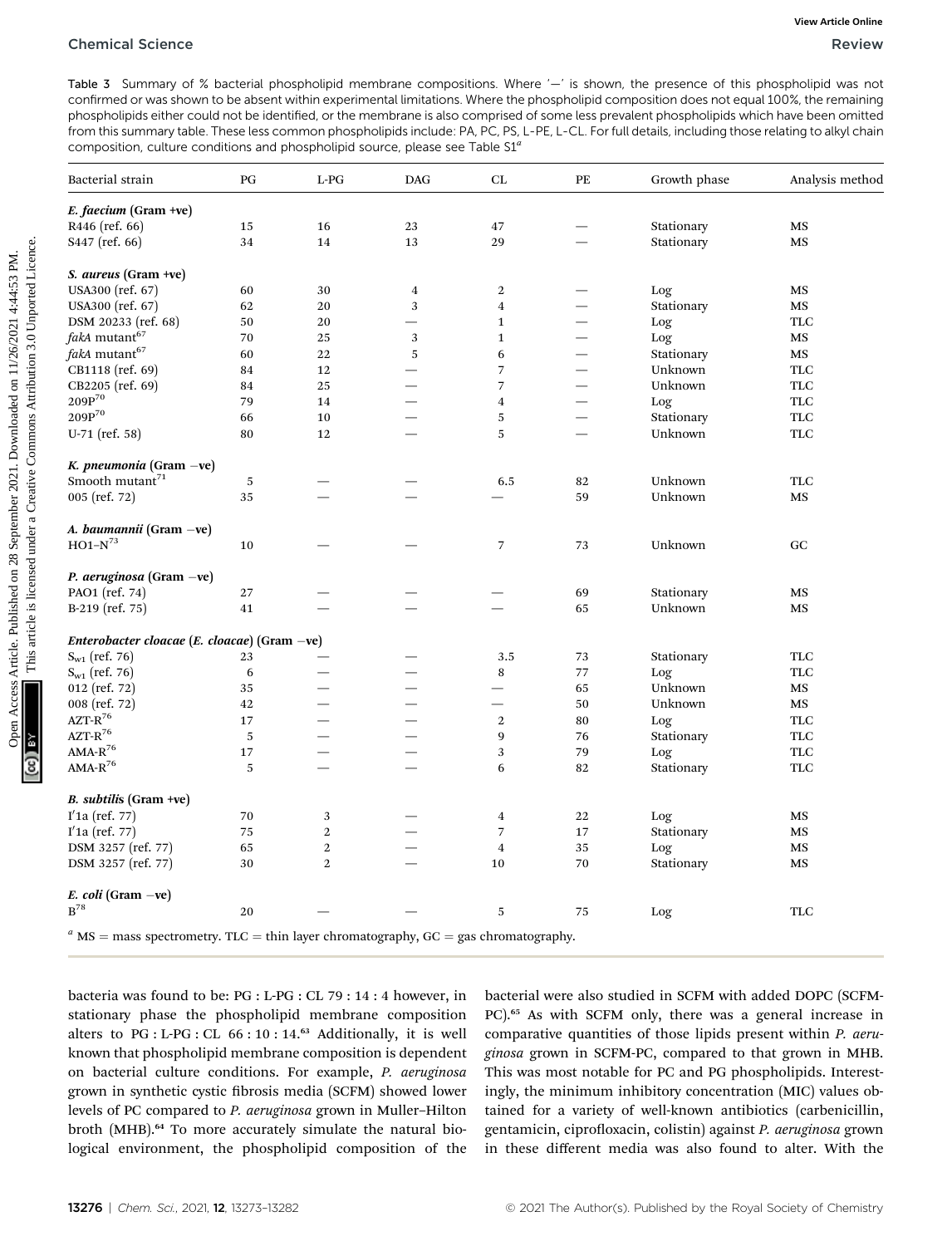|                                    |              |        |        |    |    |            |    | downwards arrow indicates a downregulation of specific phospholipids. Where there are both upwards and downwards arrows present, this<br>reflects the fact there will be multiple forms of a particular phospholipid present in a cell, due to different alkyl chain lengths and their degree o<br>saturation. Some of these maybe upregulated in a cancer cell, whereas others maybe downregulated. Where '-' is shown, a change in phos-<br>pholipid content was either not observed or not confirmed within experimental limitations. Tissue refers to human tissue obtained from clinica<br>samples, unless otherwise stated. The cell membranes listed here may also contain some less prevalent phospholipids. These data, alongside<br>alkyl chain composition and, the results of studies that restrict analysis to a limited number of phospholipids, are listed in Table S2. These les<br>common phospholipids include: L-PA, L-PC, and L-PI, L-SM. Phospholipid composition was estimated through mass spectrometry (MS) |
|------------------------------------|--------------|--------|--------|----|----|------------|----|-------------------------------------------------------------------------------------------------------------------------------------------------------------------------------------------------------------------------------------------------------------------------------------------------------------------------------------------------------------------------------------------------------------------------------------------------------------------------------------------------------------------------------------------------------------------------------------------------------------------------------------------------------------------------------------------------------------------------------------------------------------------------------------------------------------------------------------------------------------------------------------------------------------------------------------------------------------------------------------------------------------------------------------|
| Sample type                        | PC           | PЕ     | PI     | PG | PS | SM         | PA | Control                                                                                                                                                                                                                                                                                                                                                                                                                                                                                                                                                                                                                                                                                                                                                                                                                                                                                                                                                                                                                             |
| Lung                               |              |        |        |    |    |            |    |                                                                                                                                                                                                                                                                                                                                                                                                                                                                                                                                                                                                                                                                                                                                                                                                                                                                                                                                                                                                                                     |
| Tissue <sup>92</sup>               | ↑            | 个      | 个      |    | ↑  | ↓          |    | Matched distant lung tissue                                                                                                                                                                                                                                                                                                                                                                                                                                                                                                                                                                                                                                                                                                                                                                                                                                                                                                                                                                                                         |
| Tissue <sup>93</sup>               | ↓<br>↑       | ↓<br>个 | ↓      |    |    |            |    | Distal non-cancerous tissue                                                                                                                                                                                                                                                                                                                                                                                                                                                                                                                                                                                                                                                                                                                                                                                                                                                                                                                                                                                                         |
|                                    | ↑            | ↓      | ↓      |    |    | ↓          | 个  |                                                                                                                                                                                                                                                                                                                                                                                                                                                                                                                                                                                                                                                                                                                                                                                                                                                                                                                                                                                                                                     |
| Tissue <sup>94</sup>               | ↓            |        |        |    |    |            |    | Adjacent normal tissue                                                                                                                                                                                                                                                                                                                                                                                                                                                                                                                                                                                                                                                                                                                                                                                                                                                                                                                                                                                                              |
| Tissue <sup>95</sup>               | 个            |        |        |    |    | 个          |    | Adjacent normal lung tissue                                                                                                                                                                                                                                                                                                                                                                                                                                                                                                                                                                                                                                                                                                                                                                                                                                                                                                                                                                                                         |
| Tissue <sup>96</sup>               | ↑<br>↓       |        |        |    |    | ↓          |    | Normal lung tissue                                                                                                                                                                                                                                                                                                                                                                                                                                                                                                                                                                                                                                                                                                                                                                                                                                                                                                                                                                                                                  |
| <b>Breast</b>                      |              |        |        |    |    |            |    |                                                                                                                                                                                                                                                                                                                                                                                                                                                                                                                                                                                                                                                                                                                                                                                                                                                                                                                                                                                                                                     |
| Cell lines97                       | ↑            | ↑<br>↓ | ↑<br>↓ |    |    | ↑<br>↓     |    | MCF10A cell line                                                                                                                                                                                                                                                                                                                                                                                                                                                                                                                                                                                                                                                                                                                                                                                                                                                                                                                                                                                                                    |
| Cell lines97                       | ↑            | ↑      | ↑      |    |    | ↓          |    | MCF10A cell line                                                                                                                                                                                                                                                                                                                                                                                                                                                                                                                                                                                                                                                                                                                                                                                                                                                                                                                                                                                                                    |
| Cell lines97                       | ↓            |        | ↓      |    |    |            |    |                                                                                                                                                                                                                                                                                                                                                                                                                                                                                                                                                                                                                                                                                                                                                                                                                                                                                                                                                                                                                                     |
|                                    | 个            |        | ↑      |    |    | 个          |    | MCF10A cell line                                                                                                                                                                                                                                                                                                                                                                                                                                                                                                                                                                                                                                                                                                                                                                                                                                                                                                                                                                                                                    |
| Cell $\operatorname{lines}^{98}$   | ↑            | ↑<br>↓ | ↑<br>↓ | ↓  | ↑  |            |    | MCF10A cell line                                                                                                                                                                                                                                                                                                                                                                                                                                                                                                                                                                                                                                                                                                                                                                                                                                                                                                                                                                                                                    |
|                                    | ↑            | ↑      | ↑      | ↑  | ↑  |            |    |                                                                                                                                                                                                                                                                                                                                                                                                                                                                                                                                                                                                                                                                                                                                                                                                                                                                                                                                                                                                                                     |
| Cell lines98                       |              |        | ↓      |    |    |            |    | MCF10A cell line                                                                                                                                                                                                                                                                                                                                                                                                                                                                                                                                                                                                                                                                                                                                                                                                                                                                                                                                                                                                                    |
| $Tissue^{94}$                      | ↓            | ↓      | ↓      |    |    | ↓          | ↑  | Adjacent normal tissue                                                                                                                                                                                                                                                                                                                                                                                                                                                                                                                                                                                                                                                                                                                                                                                                                                                                                                                                                                                                              |
| Tissue <sup>99</sup>               |              |        |        |    |    | 个          | ↓  | Adjacent normal tissue                                                                                                                                                                                                                                                                                                                                                                                                                                                                                                                                                                                                                                                                                                                                                                                                                                                                                                                                                                                                              |
| Tissue <sup>100</sup>              | ↑<br>个       | 个      | 个      |    |    | 个          |    | Adjacent normal breast tissue                                                                                                                                                                                                                                                                                                                                                                                                                                                                                                                                                                                                                                                                                                                                                                                                                                                                                                                                                                                                       |
| $\mathrm{Tissue}^{101}$            | ↑            | 个      | ↑      |    |    |            |    | Normal breast tissue                                                                                                                                                                                                                                                                                                                                                                                                                                                                                                                                                                                                                                                                                                                                                                                                                                                                                                                                                                                                                |
|                                    |              |        |        |    |    |            |    |                                                                                                                                                                                                                                                                                                                                                                                                                                                                                                                                                                                                                                                                                                                                                                                                                                                                                                                                                                                                                                     |
| Prostate                           |              |        |        |    |    |            |    |                                                                                                                                                                                                                                                                                                                                                                                                                                                                                                                                                                                                                                                                                                                                                                                                                                                                                                                                                                                                                                     |
| Cell $\operatorname{lines}^{102}$  | ↑<br>↓       | 个<br>↓ |        |    |    |            |    | PNT1a cell line                                                                                                                                                                                                                                                                                                                                                                                                                                                                                                                                                                                                                                                                                                                                                                                                                                                                                                                                                                                                                     |
|                                    | ↑            | 个      | ↑      |    |    | ↑          |    |                                                                                                                                                                                                                                                                                                                                                                                                                                                                                                                                                                                                                                                                                                                                                                                                                                                                                                                                                                                                                                     |
| $\mathrm{Tissue}^{103}$            |              |        |        |    |    |            |    | Tissue from healthy males                                                                                                                                                                                                                                                                                                                                                                                                                                                                                                                                                                                                                                                                                                                                                                                                                                                                                                                                                                                                           |
| Colorectal                         |              |        |        |    |    |            |    |                                                                                                                                                                                                                                                                                                                                                                                                                                                                                                                                                                                                                                                                                                                                                                                                                                                                                                                                                                                                                                     |
| Tissue $104$                       |              |        |        | ↑  |    |            | 个  | Adjacent normal mucosa                                                                                                                                                                                                                                                                                                                                                                                                                                                                                                                                                                                                                                                                                                                                                                                                                                                                                                                                                                                                              |
| $\mathrm{Tissue}^{94}$             | ↑            | ↓      |        |    |    |            | 个  | Adjacent normal tissue                                                                                                                                                                                                                                                                                                                                                                                                                                                                                                                                                                                                                                                                                                                                                                                                                                                                                                                                                                                                              |
| Tissue <sup>105</sup>              | 个            | 个      | 个      |    |    |            |    | Adjacent normal mucosa                                                                                                                                                                                                                                                                                                                                                                                                                                                                                                                                                                                                                                                                                                                                                                                                                                                                                                                                                                                                              |
| $Tissue^{106}$                     | 个            | ↑      |        |    |    |            |    | Adjacent normal mucosa                                                                                                                                                                                                                                                                                                                                                                                                                                                                                                                                                                                                                                                                                                                                                                                                                                                                                                                                                                                                              |
| Tissue <sup>107</sup>              | ↑            | 个      |        | 个  | 个  | ↑          |    | Tumour adjacent tissue                                                                                                                                                                                                                                                                                                                                                                                                                                                                                                                                                                                                                                                                                                                                                                                                                                                                                                                                                                                                              |
| <b>Colorectal liver metastasis</b> |              |        |        |    |    |            |    |                                                                                                                                                                                                                                                                                                                                                                                                                                                                                                                                                                                                                                                                                                                                                                                                                                                                                                                                                                                                                                     |
|                                    | ↑            | ↑      | ↓      |    | ↑  | $\uparrow$ |    |                                                                                                                                                                                                                                                                                                                                                                                                                                                                                                                                                                                                                                                                                                                                                                                                                                                                                                                                                                                                                                     |
| $\mathrm{Tissue}^{\mathrm{108}}$   | $\downarrow$ | ↓      |        |    |    |            |    | Normal liver parenchyma                                                                                                                                                                                                                                                                                                                                                                                                                                                                                                                                                                                                                                                                                                                                                                                                                                                                                                                                                                                                             |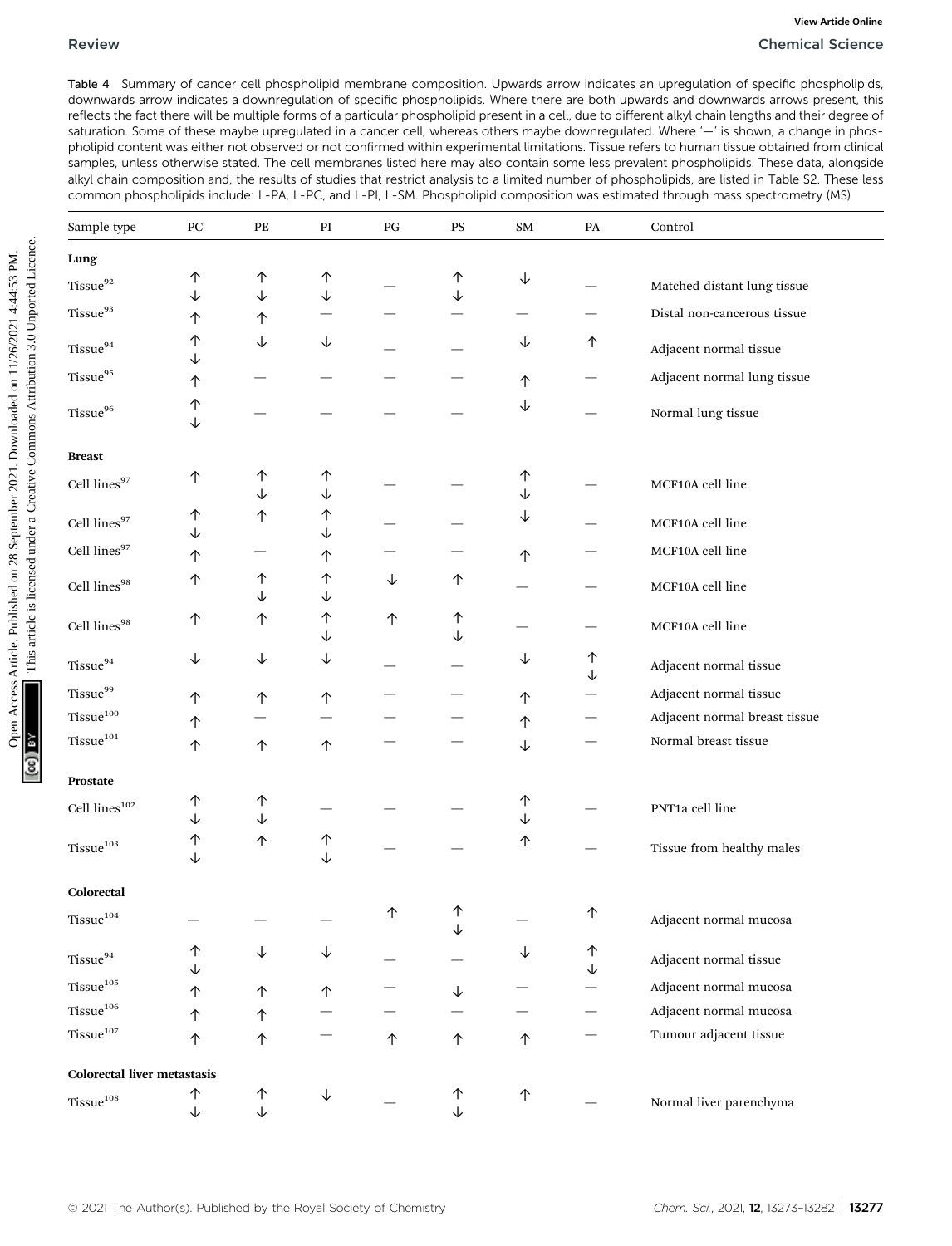| Sample type                                             | PC                                                                                                                                | PE | PI | PG | PS     | SM | PA     | Control                                                                                                                                                                                                                                                                                                       |
|---------------------------------------------------------|-----------------------------------------------------------------------------------------------------------------------------------|----|----|----|--------|----|--------|---------------------------------------------------------------------------------------------------------------------------------------------------------------------------------------------------------------------------------------------------------------------------------------------------------------|
| Ovarian<br>Tissue <sup>109</sup>                        | 个                                                                                                                                 |    | 个  |    |        |    |        | Adjacent normal tissue                                                                                                                                                                                                                                                                                        |
| Urothelial cancer of the bladder                        |                                                                                                                                   |    |    |    |        |    |        |                                                                                                                                                                                                                                                                                                               |
| $Tissue^{110}$                                          | ↑                                                                                                                                 | 个  | 个  |    | 个      |    |        | Benign adjacent tissue                                                                                                                                                                                                                                                                                        |
| Gastric                                                 |                                                                                                                                   |    |    |    |        |    |        |                                                                                                                                                                                                                                                                                                               |
| Tissue <sup>94</sup>                                    | ↑                                                                                                                                 | ↓  | ↓  |    |        | ↓  | ↑      | Adjacent normal tissue                                                                                                                                                                                                                                                                                        |
|                                                         | ↓                                                                                                                                 |    |    |    |        |    | ↓      |                                                                                                                                                                                                                                                                                                               |
| Oesophageal                                             |                                                                                                                                   |    |    |    |        |    |        |                                                                                                                                                                                                                                                                                                               |
| $Tissue^{94}$                                           | ↑                                                                                                                                 | ↓  | ↓  |    |        | ↓  | 个      | Adjacent normal tissue                                                                                                                                                                                                                                                                                        |
|                                                         |                                                                                                                                   |    |    |    |        |    | ↓      |                                                                                                                                                                                                                                                                                                               |
| Tissue <sup>111</sup>                                   |                                                                                                                                   | ↑  | 个  | ↑  | ↑<br>↓ |    | ↑<br>↓ | Matched healthy oesophageal epithelium                                                                                                                                                                                                                                                                        |
|                                                         |                                                                                                                                   |    |    |    |        |    |        |                                                                                                                                                                                                                                                                                                               |
| <b>Thyroid</b>                                          |                                                                                                                                   |    |    |    |        |    |        |                                                                                                                                                                                                                                                                                                               |
| Tissue <sup>94</sup>                                    | ↑                                                                                                                                 | ↓  | ↓  |    |        | ↓  | ↑<br>↓ | Adjacent normal tissue                                                                                                                                                                                                                                                                                        |
|                                                         |                                                                                                                                   |    |    |    |        |    |        |                                                                                                                                                                                                                                                                                                               |
| Hepatocellular                                          |                                                                                                                                   |    |    |    |        |    |        |                                                                                                                                                                                                                                                                                                               |
| Tissue <sup>112</sup>                                   |                                                                                                                                   | ↓  |    |    |        | ↓  |        |                                                                                                                                                                                                                                                                                                               |
| SCFM. <sup>64</sup><br>detailed in the ESI (Table S1†). | ↑<br>↓<br>bacteria grown in MHB showing higher MIC values compared to<br>For these reasons, the culture conditions used have been |    |    |    |        |    |        | Benign tissue<br>have been identified in many types of cancer cell. <sup>81</sup> For example,<br>upregulation of PA leads to changes in tumour metabolism,<br>such as the activation of kinases involved in intracellular stress<br>signalling pathways, <sup>82</sup> while elevated levels of PC result in |

As exemplified in Table 3, the phospholipid composition of AMR bacteria differs significantly from those membranes studied from analogous non-resistant bacterial strains. For example, the clinical pair of daptomycin susceptible (S447) and daptomycin resistant (R446) strains of Enterococcus faecium<sup>66</sup> have a phospholipid composition PG : L-PG : CL : DAG 34 : 14 : 29 : 13 and PG : L-PG : CL : DAG 15 : 16 : 47 : 23 respectively.<sup>66</sup> This was interesting, as there are a number of unique bacterial lipids that are already associated with antimicrobial resistance including lipid A and teichoic acids.<sup>79</sup> Therefore, when considering the design and delivery of novel therapeutics to treat AMR infections where interaction with, or permeation through the cell membrane is critical, the differences in phospholipid membrane composition should also be taken into consideration.

## Phospholipid composition of cancer cell membranes

Although cancer initiation normally has a genetic trigger, it has been shown that changes in membrane biophysical properties occur when non-malignant cells undergo malignant transformation.<sup>80</sup> Quantitative changes in all major classes of phospholipids caused by alterations in lipid regulation pathways,

have been identified in many types of cancer cell.<sup>81</sup> For example, upregulation of PA leads to changes in tumour metabolism, such as the activation of kinases involved in intracellular stress signalling pathways,<sup>82</sup> while elevated levels of PC result in modulation of enzymes involved in metabolic pathways causing higher proliferation rates.<sup>81</sup> PI is important for a number of signalling pathways involved in cellular processes such as DNA damage, cell differentiation, proliferation, survival and traf ficking, with PI5P known to modulate acetylation of p53 and activity of histone deacetylases and acetylases.<sup>83</sup>

PS in the outer leaflet of the cell membrane is an early marker of apoptosis and has also been shown to play a pivotal role in non-apoptotic cell death as changes in its regulation affect necrosis.<sup>84</sup> Moreover, increased levels of PS are responsible for the weakening of the immune system in response to cancer.<sup>81</sup> Furthermore, elevated levels of lyso-PA (Table 2) are considered a potential clinical biomarker in ovarian, colorectal<sup>85</sup> and pancreatic cancer<sup>86,87</sup> and, are a potential therapeutic target for novel anti-cancer treatments.<sup>88</sup> PE is present on both the inner and outer leaflet of the plasma membrane and under normal physiological conditions it is more concentrated in the cytosolic region (inner leaflet). However, in cancer cells, this distribution is reversed with PE being more concentrated in the outer leaflet of the plasma membrane.<sup>81</sup>

In addition to those phospholipids detailed within the scope of this review, the levels of plasmalogens (a subclass of cell membrane glycerophospholipids)<sup>89</sup> have also been linked to cancer, as effectively reviewed by Messias and co-workers.<sup>90</sup> This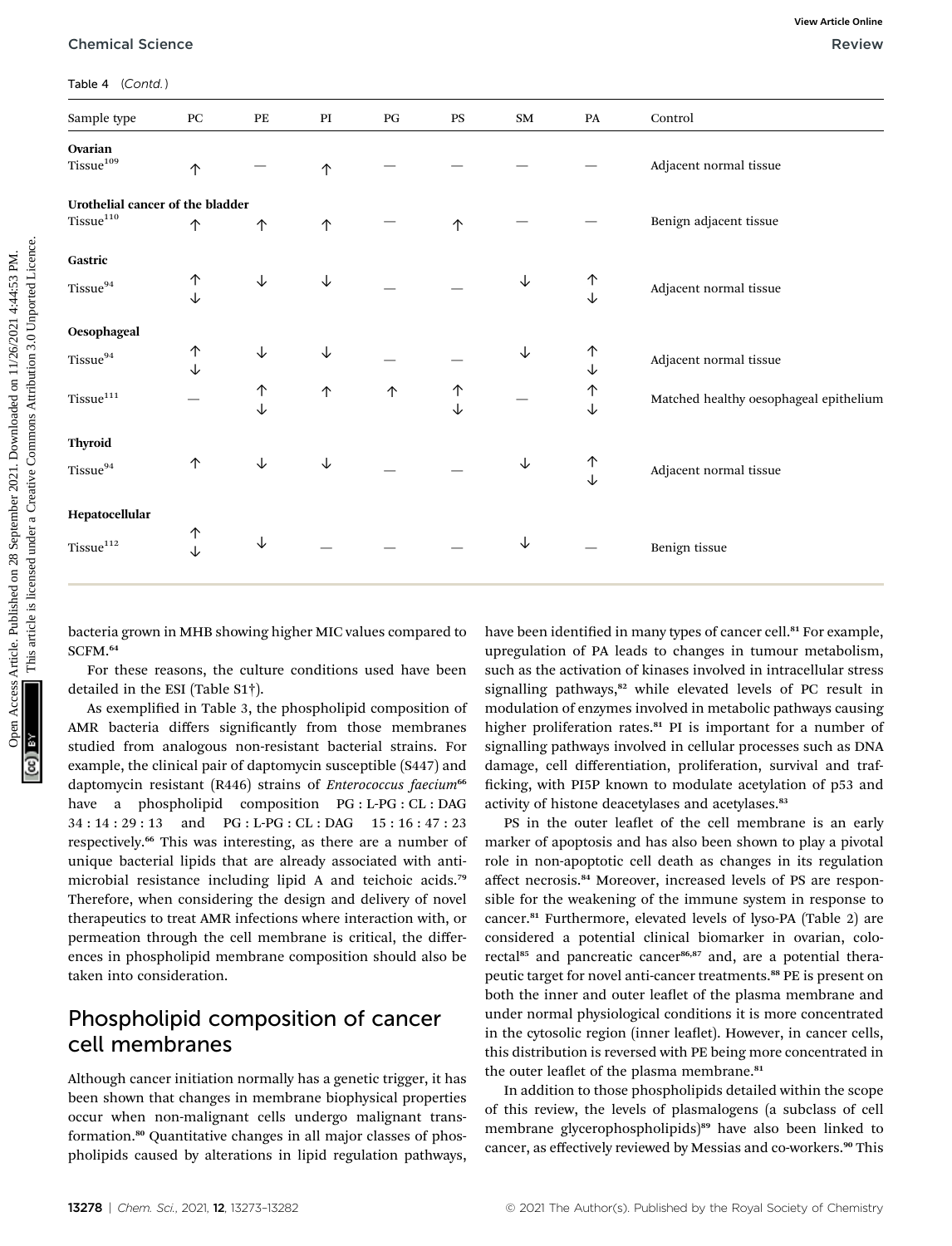review summarises the regulation of plasmalogens in patients suffering from liver, colon, oesophageal, colorectal and pancreatic cancer. Therefore these data have not be reproduced herein, although we do urge the readers of this review to consider this class of lipids within the study of phospholipid cancer cell membranes, the importance of which has been further highlighted by the work of Fernandes and co-workers.<sup>91</sup>

Table 4 summarises the changes in phospholipid composition in cancer versus control samples as defined within the table. We note that there are a number of distinct sample types, exemplified by cancer cell lines and biological samples from cancer patients including tissue, plasma and urine. For this review we have focussed on human cancer cell lines and tissues from patients and have omitted other biological sample types such as urine and plasma, which are not representative of cells. We have also only included those data sets that provide a comparison between the cancer sample and a control sample. Two key examples of this are the sampling of adjacent normal tissue when tumour tissue is analysed from a cancer patient, and the use of a non-cancerous cell line (e.g. MCF10A for breast cancer) when a cancer cell line is being studied. This is important as it relates to the question of the differences between the normal versus cancer cell, which is then translated into the identification of candidate cancer specific biomarkers. Whilst quantitative numerical data on phospholipid content is provided, there is no standardised format in which these data have been reported. It is often summarised in tables that show whether a specific phospholipid is upregulated or downregulated in the cancer versus control sample, therefore this is the approach we have taken when summarising these data in Tables 4 and S2.† Within Table 4, an upwards arrow represents upregulation of a specific phospholipid type and a downwards arrow represents downregulation of this phospholipid in the cancer versus control sample. Where there are both upwards and downwards arrows present, this reflects the fact there will be multiple forms of a particular phospholipid present in a cell, due to different alkyl chain lengths and their degree of saturation. Some of these maybe upregulated in a cancer cell, whereas others maybe downregulated. Review Commutines the regalation of plasmagears in patients. And thereby begin to contrast article control and the control and the control and the september 2021. Downloaded the september 2021. Downloaded in this article

From the data summarised in Table 4, we observe a general trend in which more phospholipids are upregulated in the cancer versus the control sample, than downregulated. PC is generally upregulated in both breast cancer cell lines and tissue while the regulation of the remaining phospholipids present appears to be sample specific. A key limitation is the number of reports available for a particular cancer type, which for some such as bladder cancer, is limited to just one. Finally, a key factor in cancer treatment failure is drug resistance. Due to data limitations, it is currently not possible to comment on the differences between the phospholipid content of drug sensitive versus resistant cancer cells/samples.

### Conclusions

An increased understanding of cell membrane phospholipid composition in cancer and bacterial cells can provide opportunities to develop novel treatment strategies for cancer and AMR, and thereby begin to countermeasure shortfalls of current therapies. It is the intention that this review of current knowledge into the membrane composition of cancer and AMR cells and, cancerous tissue from cancer patients will aid those wishing to develop novel membrane transport technologies, drug delivery technologies, drug adjuvant technologies, therapeutics, or repurpose approved therapeutics against these diseases. While it is clear that a far greater library of such data would aid current research in these areas, it is also apparent that phospholipid composition studies in the microbiology and cancer fields are undertaken on a different basis. Specifically, we believe that the inclusion of percentage phospholipid composition data, as well as studies into the differences between the phospholipid content of drug sensitive versus resistant cancer cells/samples will greatly enhance the applicability of these data.

## Data availability

The datasets supporting this article have been uploaded as part of the ESI† and article references.

## Author contributions

Kira L. F. Hilton: investigation; validation; writing – original draft. Chandni Manwani: investigation; validation; writing original draft. Jessica E. Boles: investigation; writing - original draft. Lisa J. White: supervision; writing - original draft. Sena Ozturk: writing - original draft. Michelle D. Garrett: funding acquisition; project administration; supervision; writing – review & editing. Jennifer R. Hiscock: conceptualization; funding acquisition; project administration; supervision; writing – original draft, review & editing.

## Conflicts of interest

There are no conflicts to declare.

### Acknowledgements

KH would like to thank the University of Kent for funding. CM would like to thank the Jane Irons Scholarship fund for the funding of her PhD studentship. JH and MG would like to thank Prof. Dan Mulvihill and Dr John Stolz for their advice during the drafting of this review. JB would like to thank Public Health England and the University of Kent for PhD studentship funding. MDG would like to thank the University of Kent, the Jane Irons Scholarship fund and EB Hutchinson Charitable Trust for funding. JH and LW would like to thank the UKRI for JH's Future Leaders Fellowship (MR/T020415/1).

### Notes and references

1 H. Sung, J. Ferlay, R. L. Siegel, M. Laversanne, I. Soerjomataram, A. Jemal, F. Bray and C. A. Cancer, J. Clin., 2021, 71, 209–249.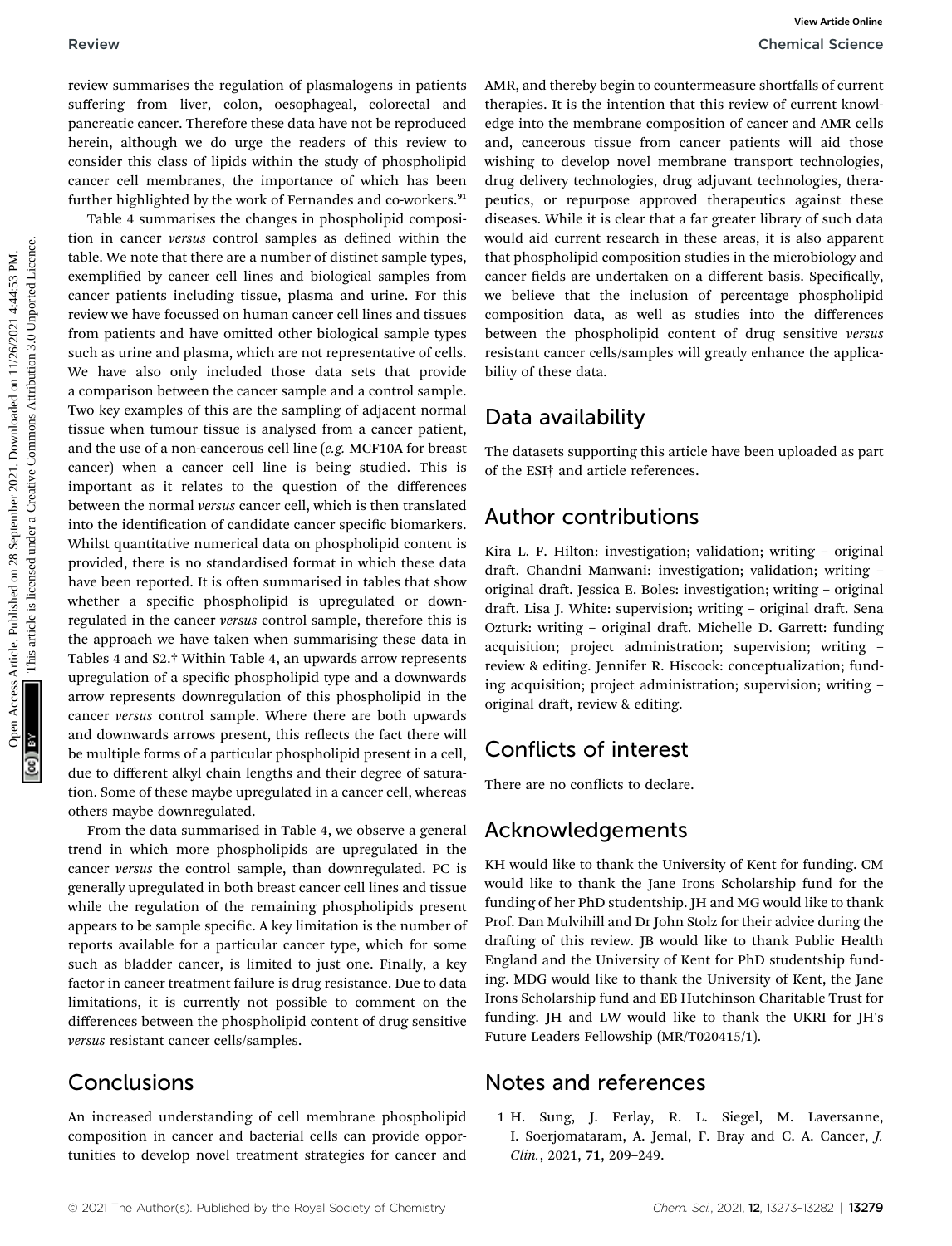- 2 S. Davies, J. Farrar, J. Rex, L. White, R. Murry and J. O'Neill, Antimicrobial Resistance: Tackling a crisis for the health and wealth of nations, 2014.
- 3 R. A. Weinberg and D. Hanahan, Cell, 2000, 100, 57–70.
- 4 P. L. Bedard, D. M. Hyman, M. S. Davids and L. L. Siu, Lancet, 2020, 395, 1078–1088.
- 5 C. S. Cleeland, J. D. Allen, S. A. Roberts, J. M. Brell, S. A. Giralt, A. Y. Khakoo, R. A. Kirch, V. E. Kwitkowski, Z. Liao and J. Skillings, Nat. Rev. Clin. Oncol., 2012, 9, 471.
- 6 J. B. Stone and L. M. DeAngelis, Nat. Rev. Clin. Oncol., 2016, 13, 92.
- 7 J. Herrmann, Nat. Rev. Cardiol., 2020, 17, 503–522.
- 8 C. Holohan, S. Van Schaeybroeck, D. B. Longley and P. G. Johnston, Nat. Rev. Cancer, 2013, 13, 714–726.
- 9 E. D. Brown and G. D. Wright, Nature, 2016, 529, 336–343.
- 10 L. L. Silver, Clin. Microbiol. Rev., 2011, 24, 71–109.
- 11 J. A. DiMasi, H. G. Grabowski and R. W. Hansen, J. Health Econ., 2016, 47, 20–33.
- 12 M. J. Renwick, D. M. Brogan and E. Mossialos, J. Antibiot., 2016, 69, 73–88.
- 13 H. Sunshine and M. L. Iruela-Arispe, Curr. Opin. Lipidol., 2017, 28, 408–413.
- 14 M. T. Nakamura, B. E. Yudell and J. J. Loor, Prog. Lipid Res., 2014, 53, 124–144.
- 15 D. Casares, P. V. Escribá and C. A. Rosselló, Int. J. Mol. Sci., 2019, 9, 2167.
- 16 M. Alagumuthu, D. Dahiya and P. Singh Nigam, AIMS Mol. Sci., 2019, 6, 1–19.
- 17 T. Harayama and H. Riezman, Nat. Rev. Mol. Cell, Biol., 2018, 19, 281–296.
- 18 G. M. Cooper, The Cell: A molecular Approach, Sinauer Associates, Sunderland (MA), 2nd edn, 2000.
- 19 J. Gruenberg and M. J. Clague, Curr. Opin. Cell Biol., 1992, 4, 593–599.
- 20 C. Sohlenkamp and O. Geiger, FEMS Microbiol. Rev., 2016, 40, 133–159.
- 21 D. A. Los and N. Murata, Biochim. Biophys. Acta, Biomembr., 2004, 1666, 142–157.
- 22 B. Alberts, A. Johnson, J. Lewis, M. Raff, K. Roberts and P. Walter, Mol. Biol. Cell. Garl. Sci., 2008, 617–1115.
- 23 B. Chertok, M. J. Webber, M. D. Succi and R. Langer, Mol. Pharm., 2013, 10, 3531–3543.
- 24 G. Tiwari, R. Tiwari, B. Sriwastawa, L. Bhati, S. Pandey, P. Pandey and S. K. Bannerjee, Int. J. Pharm. Investig., 2012, 2, 2–11.
- 25 T. M. Allen and P. R. Cullis, Science, 2004, 303, 1818–1822.
- 26 A. York, Nat. Rev. Microbiol., 2020, 18, 63.
- 27 C. P. J. Vendrik, J. J. Bergers, W. H. De Jong and P. A. Steerenberg, Cancer Chemother. Pharmacol., 1992, 29, 413–429.
- 28 Y. Ma, K. Gao, H. Yu, W. Liu, Y. Qin, R. Xing, S. Liu and P. Li, Carbohydr. Polym., 2021, 261, 117821.
- 29 H. Cheng, R.-R. Zheng, G.-L. Fan, J.-H. Fan, L.-P. Zhao, X.-Y. Jiang, B. Yang, X.-Y. Yu, S.-Y. Li and X.-Z. Zhang, Biomaterials, 2019, 188, 1–11.
- 30 M. Rucevic, D. Hixson and D. Josic, Electrophoresis, 2011, 32, 1549–1564.
- 31 D. B. Goldstein, Annu. Rev. Pharmacol. Toxicol., 1984, 24, 43– 64.
- 32 K. Hu, Y. Jiang, Y. Xie, H. Liu, R. Liu, Z. Zhao, R. Lai and L. Yang, J. Phys. Chem. B, 2015, 119, 8553–8560.
- 33 S. Troeira Henriques, Y.-H. Huang, S. Chaousis, C. K. Wang and D. J. Craik, ChemBioChem, 2014, 15, 1956–1965.
- 34 C. Chidley, S. A. Trauger, K. Birsoy and E. K. O'Shea, Elife, 2016, 5, e14601.
- 35 P. A. Gale, Chem, 2020, 6, 2873–2875.
- 36 E. N. W. Howe and P. A. Gale, J. Am. Chem. Soc., 2019, 141, 10654–10660.
- 37 M. Fares, X. Wu, D. Ramesh, W. Lewis, P. A. Keller, E. N. W. Howe, R. Pérez-Tomás and P. A. Gale, Angew. Chemie, 2020, 132, 17767–17774.
- 38 V. E. Zwicker, B. L. Oliveira, J. H. Yeo, S. T. Fraser, G. J. L. Bernardes, E. J. New and K. A. Jolliffe, Angew. Chemie, 2019, 131, 3119–3123.
- 39 M. Magana, M. Pushpanathan, A. L. Santos, L. Leanse, M. Fernandez, A. Ioannidis, M. A. Giulianotti, Y. Apidianakis, S. Bradfute, A. L. Ferguson, A. Cherkasov, M. N. Seleem, C. Pinilla, C. de la Fuente-Nunez, T. Lazaridis, T. Dai, R. A. Houghten, R. E. W. Hancock and G. P. Tegos, Lancet Infect. Dis., 2020, 20, e216–e230. Chemical Science<br>
2 S. Davis, J. Natur, J. Natur, J. Natur, J. Natur, J. Natur, J. Natur, J. Natur, J. Natur, J. Natur, J. Natur, J. Natur, J. Natur, J. Natur, J. Natur, J. Natur, J. Natur, J. Natur, J. Natur, J. Natur, J
	- 40 L. J. White, J. E. Boles, N. Allen, L. S. Alesbrook, M. J. Sutton, C. K. Hind, K. L. F. Hilton, L. R. Blackholly, R. J. Ellaby, G. T. Williams, D. P. Mulvihill and J. R. Hiscock, J. Mater. Chem. B, 2020, 8, 4694–4700.
	- 41 N. O. Dora, E. Blackburn, J. E. Boles, G. T. Williams, L. J. White, S. E. G. Turner, J. D. Hothersall, T. Askwith, J. A. Doolan, D. P. Mulvihill, M. D. Garrett and J. R. Hiscock, RSC Adv., 2021, 11, 14213–14217.
	- 42 S. N. Tyuleva, N. Allen, L. J. White, A. Pépés, H. J. Shepherd, P. J. Saines, R. J. Ellaby, D. P. Mulvihill and J. R. Hiscock, Chem. Commun., 2018, 55, 95–98.
	- 43 G. Townshend, G. S. Thompson, L. J. White, J. R. Hiscock and J. L. Ortega-Roldan, Chem. Commun., 2020, 56, 4015– 4018.
	- 44 J. E. Boles, R. J. Ellaby, H. J. Shepherd and J. R. Hiscock, RSC Adv., 2021, 11, 9550–9556.
	- 45 R. E. Nelson, K. M. Hatfield, H. Wolford, M. H. Samore, R. D. Scott II, S. C. Reddy, B. Olubajo, P. Paul, J. A. Jernigan and J. Baggs, Clin. Infect. Dis., 2021, 72, S17– S26.
	- 46 S. L. Solomon and K. B. Oliver, Am. Fam. Physician, 2014, 89, 938.
	- 47 J. A. Jernigan, K. M. Hatfield, H. Wolford, R. E. Nelson, B. Olubajo, S. C. Reddy, N. McCarthy, P. Paul, L. C. McDonald, A. Kallen, A. Fiore, M. Craig and J. Baggs, N. Engl. J. Med., 2020, 382, 1309–1319.
	- 48 M. Mendelson and M. P. Matsoso, SAMJ South African Med. J., 2015, 105, 325.
	- 49 E. Tacconelli, N. Magrini, G. Kahlmeter and N. Singh, World Heal. Organ., 2017, 27, 318–327.
	- 50 M. S. Mulani, E. E. Kamble, S. N. Kumkar, M. S. Tawre and K. R. Pardesi, Front. Microbiol., 2019, 10, 539.
	- 51 S. Santajit and N. Indrawattana, Biomed Res. Int., 2016, 2016, 2475067.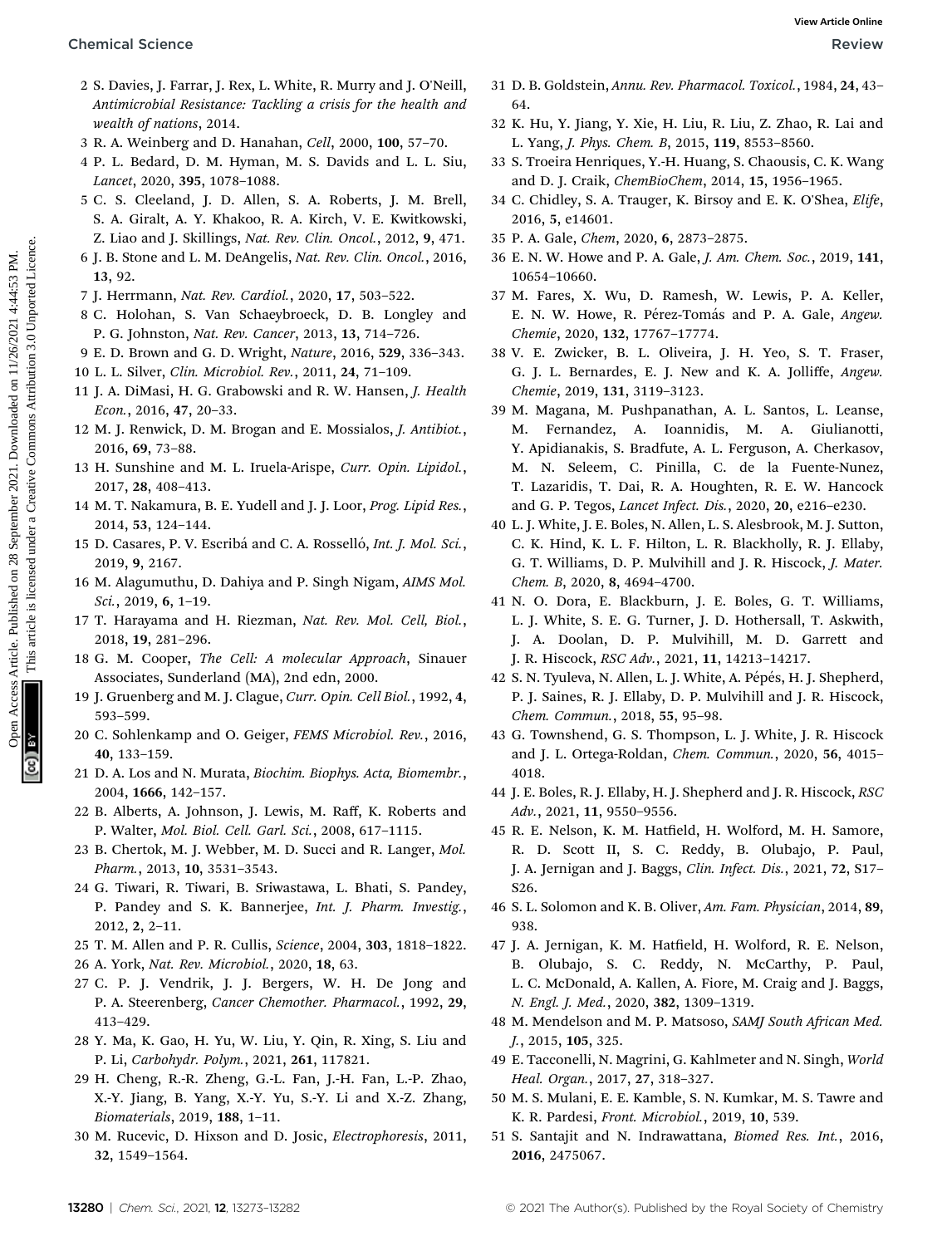- 52 L. B. Rice, Infect. Control Hosp. Epidemiol., 2010, 31, S7–S10.
- 53 S. A. Beatson and M. J. Walker, Science, 2014, 345, 1454– 1455.
- 54 W. Dowhan, Annu. Rev. Biochem., 1997, 66, 199–232.
- 55 H. Goldfine, J. Lipid Res., 1984, 25, 1501-1507.
- 56 R. M. Epand and R. F. Epand, Biochim. Biophys. Acta, Biomembr., 2009, 1788, 289–294.
- 57 K. Murzyn, T. Róg and M. Pasenkiewicz-Gierula, Biophys. J., 2005, 88, 1091–1103.
- 58 P. H. Ray and D. C. White, J. Bacteriol., 1972, 109, 668–677.
- 59 C. Le Sénéchal, M. Crouzet, P. Costaglioli, C. Barthe, C. Buré and S. Vilain, Lipids, 2019, 54, 519–529.
- 60 J. Gidden, J. Denson, R. Liyanage, D. M. Ivey and J. O. Lay, Int. J. Mass Spectrom., 2009, 283, 178–184.
- 61 S. Furse, H. Wienk, R. Boelens, A. I. P. M. de Kroon and J. A. Killian, FEBS Lett., 2015, 589, 2726–2730.
- 62 M. E. Pedrido, P. de Oña, W. Ramirez, C. Leñini, A. Goñi and R. Grau, Mol. Microbiol., 2013, 87, 348–367.
- 63 A. Okabe, Y. Hirai, H. Hayashi and Y. Kanemasa, Biochim. Biophys. Acta (BBA)-Lipids Lipid Metab., 1980, 617, 28–35.
- 64 E. Deschamps, A. Schaumann, I. Schmitz-Afonso, C. Afonso, E. Dé, C. Loutelier-Bourhis and S. Alexandre, Biochim. Biophys. Acta, Biomembr., 2021, 1863, 183482.
- 65 M. S. Son, W. J. Matthews, Y. Kang, D. T. Nguyen and T. T. Hoang, Infect. Immun., 2007, 75, 5313–5324.
- 66 N. N. Mishra, A. S. Bayer, T. T. Tran, Y. Shamoo, E. Mileykovskaya, W. Dowhan, Z. Guan and C. A. Arias, PLoS One, 2012, 7, e43958.
- 67 Z. DeMars, V. K. Singh and J. L. Bose, J. Bacteriol., 2020, 202, e128-20.
- 68 H. U. Koch, R. Haas and W. Fischer, Eur. J. Biochem., 1984, 138, 357–363.
- 69 N. N. Mishra, S.-J. Yang, A. Sawa, A. Rubio, C. C. Nast, M. R. Yeaman and A. S. Bayer, Antimicrob. Agents Chemother., 2009, 53, 2312–2318.
- 70 K. Yasuhiro, Y. Tieko and H. Hideo, Biochim. Biophys. Acta, Lipids Lipid Metab., 1972, 280, 444–450.
- 71 M. K. Wassef, Lipids, 1976, 11, 364–369.
- 72 H. S. Aluyi, V. Boote, D. B. Drucker, J. M. Wilson and Y. H. Ling, J. Appl. Bacteriol., 1992, 73, 426–432.
- 73 C. C. Scott, S. R. Makula and W. R. Finnerty, J. Bacteriol., 1976, 127, 469–480.
- 74 T. Yosuke, I. Aya, S. Motoyuki, I. Sosaku, T. Naoki, N.-K. Toshiaki, U. Hiroo and N. Nobuhiko, Biotechnol. Biochem., 2011, 75, 605–607.
- 75 P. Bernat, P. Siewiera, A. Soboń and J. Długoński, World J. Microbiol. Biotechnol., 2014, 30, 2343–2350.
- 76 R. Aggeler, R. L. Then and R. Ghosh, J. Gen. Microbiol., 1987, 133, 3383–3392.
- 77 P. Bernat, K. Paraszkiewicz, P. Siewiera, M. Moryl, G. Płaza and J. Chojniak, World J. Microbiol. Biotechnol., 2016, 32, 1– 13.
- 78 S. Hiraoka, H. Matsuzaki and I. Shibuya, FEBS Lett., 1993, 336, 221–224.
- 79 M. Abdi, S. Mirkalantari and N. Amirmozafari, J. Pept. Sci., 2019, 25, e3210.
- 80 P. V Escribá, J. M. González-Ros, F. M. Goñi, P. K. Kinnunen, L. Vigh, L. Sánchez-Magraner, A. M. Fernández, X. Busquets, I. Horváth and G. Barceló-Coblijn, J Cell Mol Med, 2008, 12, 829–875.
- 81 W. Szlasa, I. Zendran, A. Zalesińska, M. Tarek and J. Kulbacka, J. Bioenerg. Biomembr., 2020, 52, 321–342.
- 82 P. Putta, J. Rankenberg, R. A. Korver, R. van Wijk, T. Munnik, C. Testerink and E. E. Kooijman, Biochim. Biophys. Acta, 2016, 1858, 2709–2716.
- 83 A. Poli, A. E. Zaurito, S. Abdul-Hamid, R. Fiume, I. Faenza and N. Divecha, Int. J. Mol. Sci., 2019, 20, 2080.
- 84 I. Shlomovitz, M. Speir and M. Gerlic, Cell Commun Signal, 2019, 17, 139.
- 85 M. Meleh, B. Pozlep, A. Mlakar, H. Meden-Vrtovec and L. Zupancic-Kralj, J Chromatogr B Anal. Technol Biomed Life Sci, 2007, 858, 287–291.
- 86 T. Yamada, K. Sato, M. Komachi, E. Malchinkhuu, M. Tobo, T. Kimura, A. Kuwabara, Y. Yanagita, T. Ikeya, Y. Tanahashi, T. Ogawa, S. Ohwada, Y. Morishita, H. Ohta, D. S. Im, K. Tamoto, H. Tomura and F. Okajima, J. Biol. Chem., 2004, 279, 6595–6605. Review Common Review Common Review Articles. 2013, 13, 14:53 PM. This article 2021. Downloaded on 28 A. Marticles. 2014, 14:54:53 PM. This article is licensed under a Creative Commons Article is licensed under a Creative
	- 87 Y. Hou, J. Li, H. Xie, F. Sun, K. Yang, J. Wang, C. Ke, G. Lou and K. Li, Metabolomics, 2016, 12, 1–12.
	- 88 Y. Xu, Cancers, 2018, 10, 227.
	- 89 Z. A. Almsherqi, Front. Cell Dev. Biol., 2021, 9, 67317.
	- 90 M. Cristina, F. Messias, G. C. Mecatti, D. G. Priolli, P. De and O. Carvalho, Lipids Health Dis, 2018, 17, 1–12.
	- 91 A. M. A. P. Fernandes, M. C. F. Messias, G. H. B. Duarte, G. K. D. de Santis, G. C. Mecatti, A. M. Porcari, M. Murgu, A. V. C. Simionato, T. Rocha, C. A. R. Martinez and P. O. Carvalho, Metabolites, 2020, 10, 262.
	- 92 E. Marien, M. Meister, T. Muley, S. Fieuws, S. Bordel, R. Derua, J. Spraggins, R. de Plas, J. Dehairs, J. Wouters, M. Bagadi, H. Dienemann, M. Thomas, P. A. Schnabel, R. M. Caprioli, E. Waelkens and J. V Swinnen, Int. J. Cancer, 2015, 137, 1539–1548.
	- 93 L. You, Y. Fan, X. Liu, S. Shao, L. Guo, H. A. A. Noreldeen, Z. Li, Y. Ouyang, E. Li, X. Pan, T. Liu, X. Tian, F. Ye, X. Li and G. Xu, J. Proteome Res., 2020, 19, 3750–3760.
	- 94 S. Guo, Y. Wang, D. Zhou and Z. Li, Sci. Rep., 2014, 4, 5959.
	- 95 G. K. Lee, H. S. Lee, Y. S. Park, J. H. Lee, S. C. Lee, J. H. Lee, S. J. Lee, S. R. Shanta, H. M. Park, H. R. Kim, I. H. Kim, Y. H. Kim, J. I. Zo, K. P. Kim and H. K. Kim, Lung Cancer, 2012, 76, 197–203.
	- 96 Y. Muranishi, T. Sato, S. Ito, J. Satoh, A. Yoshizawa, S. Tamari, Y. Ueda, Y. Yutaka, T. Menju, T. Nakamura and H. Date, Sci. Reports, 2019, 9, 1–10.
	- 97 M. L. Dória, C. Z. Cotrim, C. Simões, B. Macedo, P. Domingues, M. R. Domingues and L. A. Helguero, J. Cell. Physiol., 2013, 228, 457–468.
	- 98 H. Y. Kim, K. M. Lee, S. H. Kim, Y. J. Kwon, Y. J. Chun and H. K. Choi, Oncotarget, 2016, 7, 67111–67128.
	- 99 M. Hilvo, C. Denkert, L. Lehtinen, B. Müller, S. Brockmöller, T. Seppänen-Laakso, J. Budczies, E. Bucher, L. Yetukuri, S. Castillo, E. Berg, H. Nygren, M. Sysi-Aho, J. L. Griffin, O. Fiehn, S. Loibl, C. Richter-